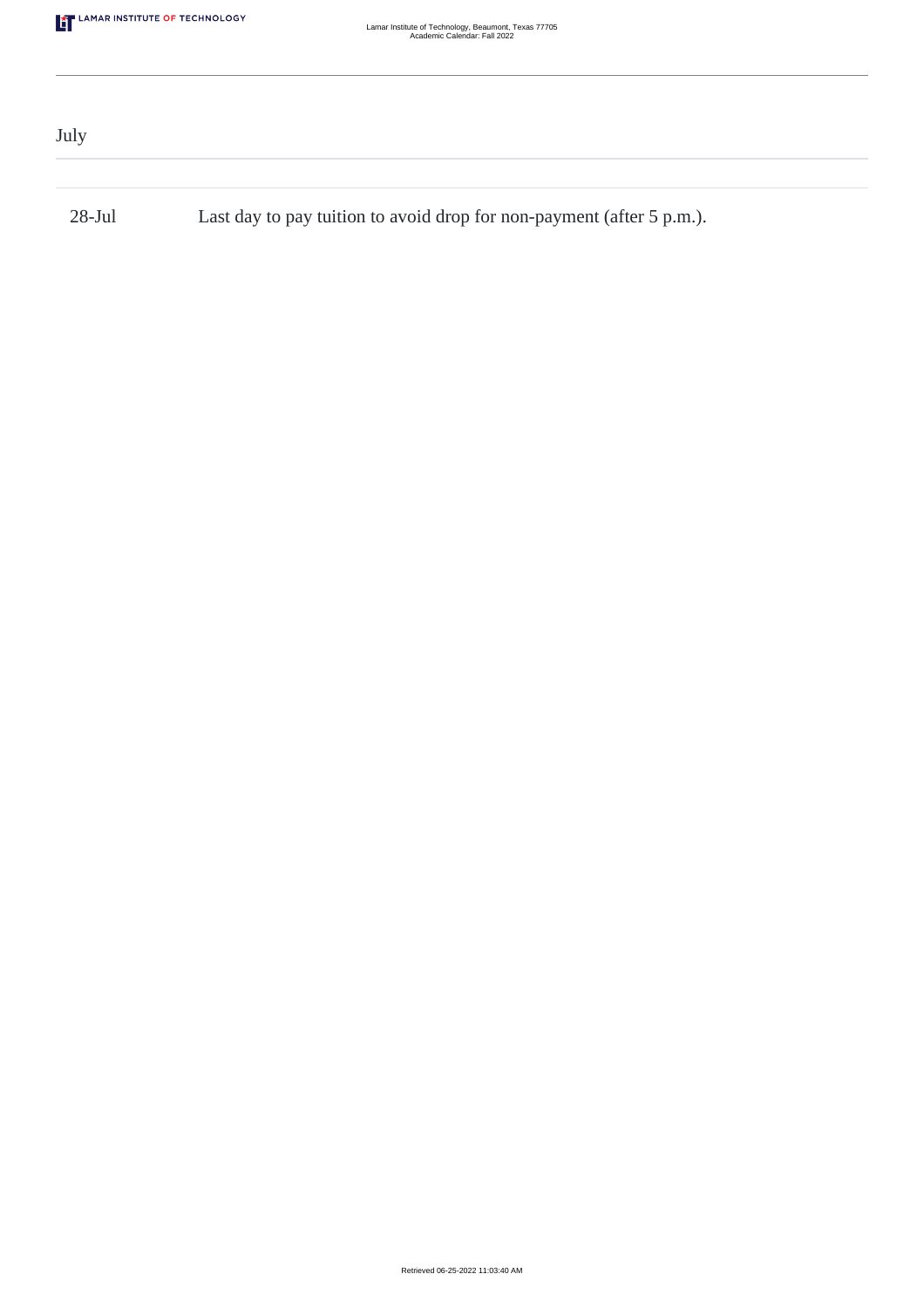## August

| $1-Aug$   | Program Directors return to campus.                                                                        |
|-----------|------------------------------------------------------------------------------------------------------------|
| $15$ -Aug | Convocation $i_{\zeta}$ <sup>1</sup> / <sub>2</sub> Faculty and Staff attendance required (campus closed). |
| $16$ -Aug | Full-time faculty members available for advising.                                                          |
| $18-Aug$  | Last day to pay tuition to avoid drop for non-payment of 50% (after 5 p.m.).                               |
| $19$ -Aug | Regular Fall and 1st Fall 8-Week: On-line and On-campus Registration ends.                                 |
| $22$ -Aug | Regular Fall and 1st Fall 8-Week: First day of classes.                                                    |
| $26$ -Aug | Regular Fall: Last day to register late/add classes.                                                       |
| $29$ -Aug | 1st Fall 8-Week: Last day for students to drop classes and receive a refund. 6th Class<br>Day (Census Day) |
| $29$ -Aug | 1st Fall 8-Week: Last day to pay tuition to avoid drop for non-payment (after 5 p.m.)                      |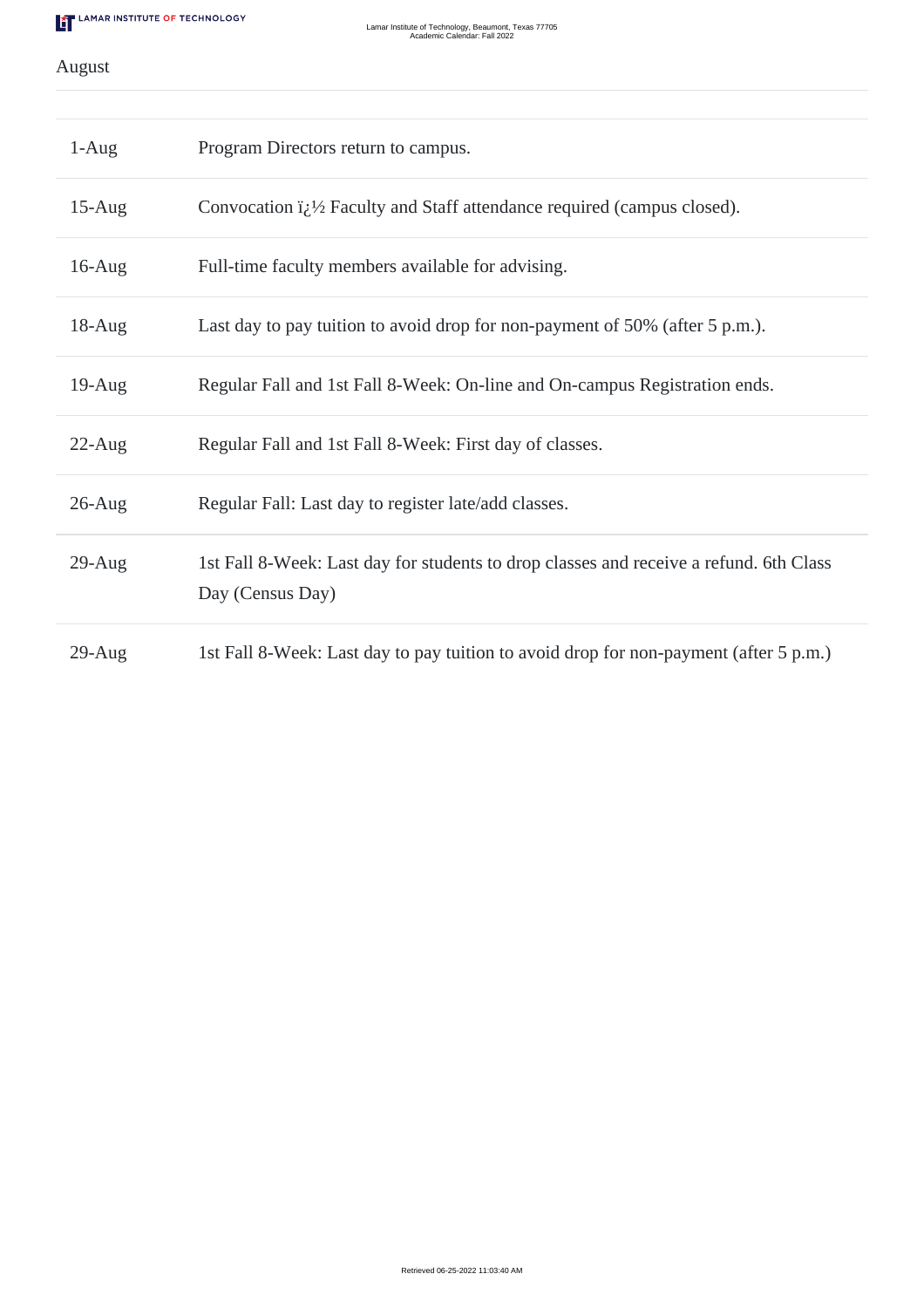# September

| $1-Sep$  | First day for students to file an Intent to Graduate with the department of their major.                                                           |
|----------|----------------------------------------------------------------------------------------------------------------------------------------------------|
| 3-Sep    | 1st Fall 8-Week: Last day to petition to audit a class.                                                                                            |
| 5-Sep    | Labor Day holiday. (campus closed)                                                                                                                 |
| 6-Sep    | 1st Fall 8-Week: Last day for students to drop classess or withdraw WITHOUT<br>academic penalty.                                                   |
| 7-Sep    | Regular Fall: Last day for students to drop classes and receive a refund. 12th Class Day<br>(Census Day)                                           |
| $19-Sep$ | Regular Fall: 20th Class Day. Last day to pay tuition to avoid drop for non-payment<br>(after 5 p.m.)                                              |
| $20-Sep$ | Fall Late Start: First day of classes                                                                                                              |
| $23-Sep$ | Fall Late Start: Last day to register late and last day to drop and add classes                                                                    |
| $23-Sep$ | Regular Fall: Last day for students to drop classes or withdraw WITHOUT academic<br>penalty and last day for students to petition to audit a class |
| $23-Sep$ | 1st Fall 8-Week: Last day for students to drop or withdraw WITH academic penalty                                                                   |
| $30-Sep$ | Fall Late Start: Last day for students to drop classes and receive a refund. 9th Class<br>Day (Census Day)                                         |
| 30-Sep   | Fall Late Start: Last day to pay tuition to avoid drop for non-payment (after 5 p.m.).<br>20th class day                                           |
| 30-Sep   | Change of Major: Last day for students to file an Intent to Graduate with the<br>department of their major                                         |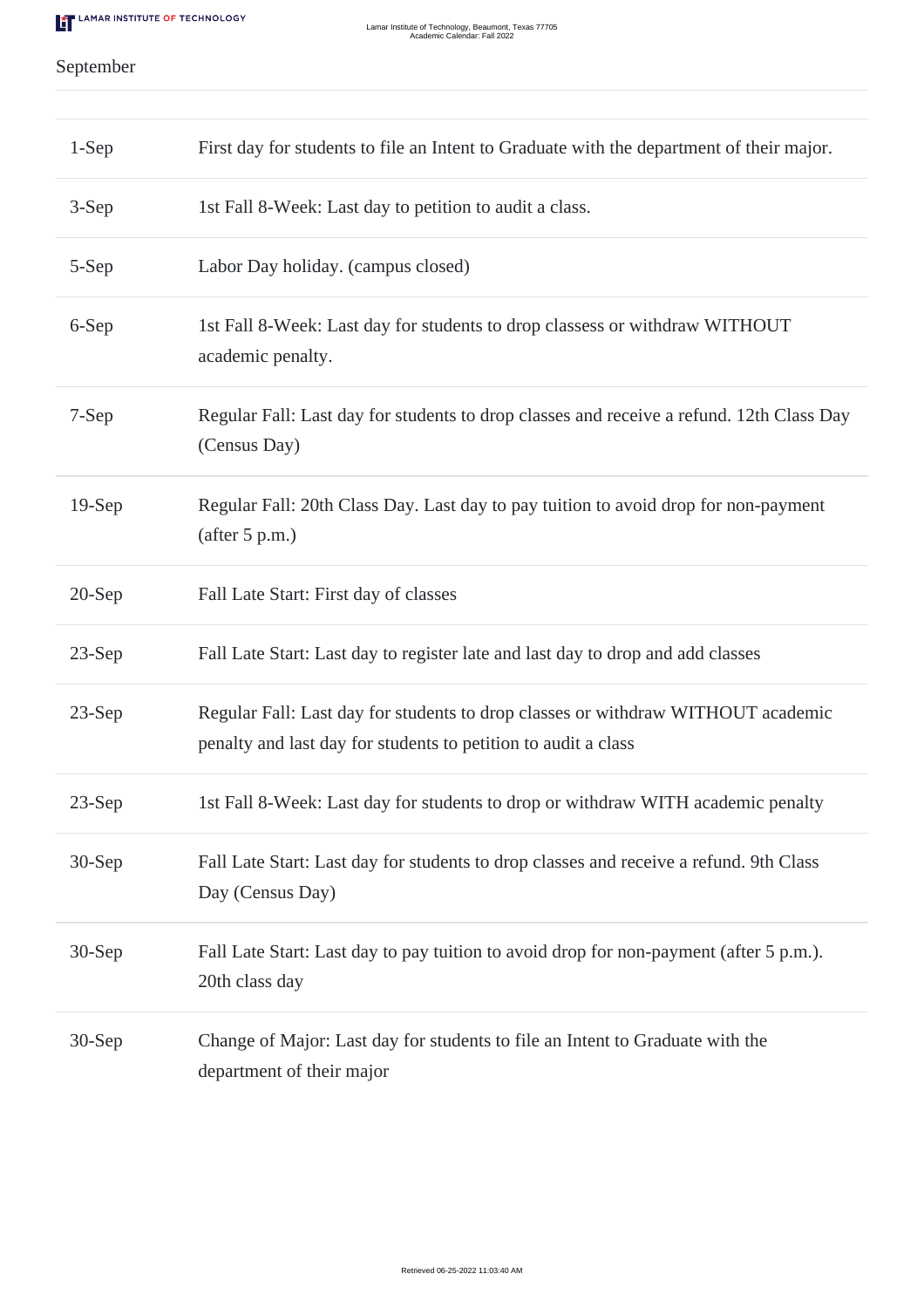#### October

| $3-Oct$   | Graduation: First day to Apply for Graduation                                                                                                         |
|-----------|-------------------------------------------------------------------------------------------------------------------------------------------------------|
| 6-Oct     | Fall Late Start: Last day for students to drop classes or withdraw WITHOUT academic<br>penalty and last day for students to petition to audit a class |
| 7-Oct     | Campus closed for classes. Professional development day for faculty and staff                                                                         |
| 14-Oct    | 1st Fall 8-Week: Last day of classes.                                                                                                                 |
| 17-Oct    | 2nd Fall 8-Week: First day of classes.                                                                                                                |
| 19-Oct    | 2nd Fall 8-Week: Last day to register late and last day to drop and add classes.                                                                      |
| 24-Oct    | 2nd Fall 8-Week: Last day for students to drop classes and receive a refund. 6th Class<br>Day (Census Day)                                            |
| $24$ -Oct | 2nd Fall 8-Week: Students dropped from classes for non-payment (after 5 p.m.). 15th<br>class day.                                                     |
| $27$ -Oct | Spring 2023: Class Schedule available.                                                                                                                |
| 28-Oct    | Regular Fall: Last day for students to drop classes or withdraw WITH academic<br>penalty.                                                             |
| 31-Oct    | 2nd Fall 8-Week: Last day for student to drop classes or withdraw WITHOUT<br>academic penalty and last day to petition to audit classes.              |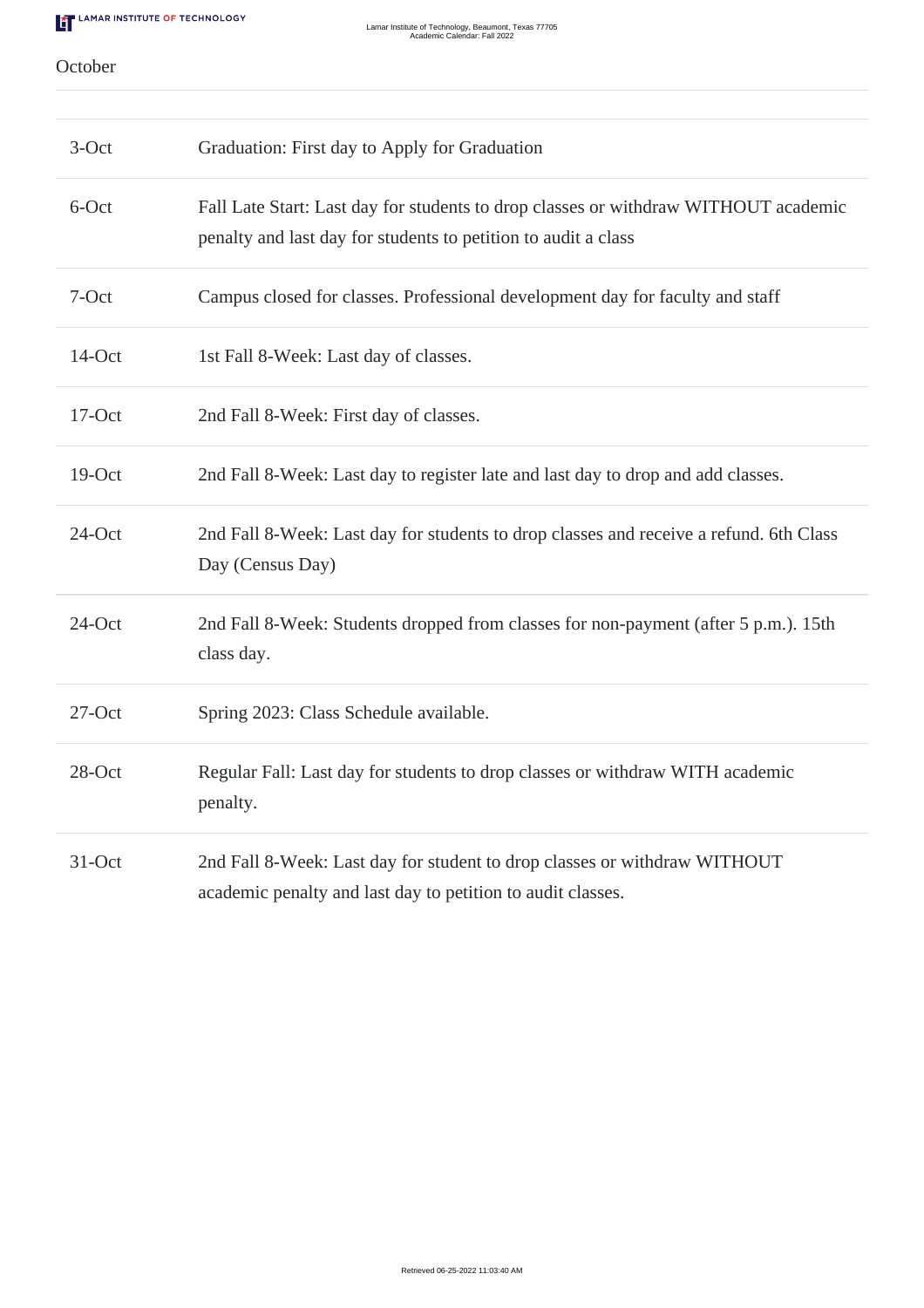### November

| $2-Nov$  | Fall Late Start: Last day for students to drop classes or withdraw WITH academic<br>penalty.                                      |
|----------|-----------------------------------------------------------------------------------------------------------------------------------|
| 8-Nov    | Registration begins for students with disabilities and graduating students for Spring<br>2023 classes.                            |
| $11-Nov$ | On-line and on-campus registration for Winter Mini, Spring, Spring Late Start, Spring<br>2 Spring 3 Semesters.                    |
| $11-Nov$ | Graduation: Last day for students to apply for Fall graduation; last day for students to<br>pay for cap and gown at LU Bookstore. |
| $17-Nov$ | 2nd Fall 8-Week: Last day for students to drop or withdraw WITH academic penalty.                                                 |
| $23-Nov$ | Thanksgiving holiday begins after evening classes.                                                                                |
| $24-Nov$ | Thanksgiving holiday (campus closed).                                                                                             |
| $25-Nov$ | Thanksgiving holiday (campus closed).                                                                                             |